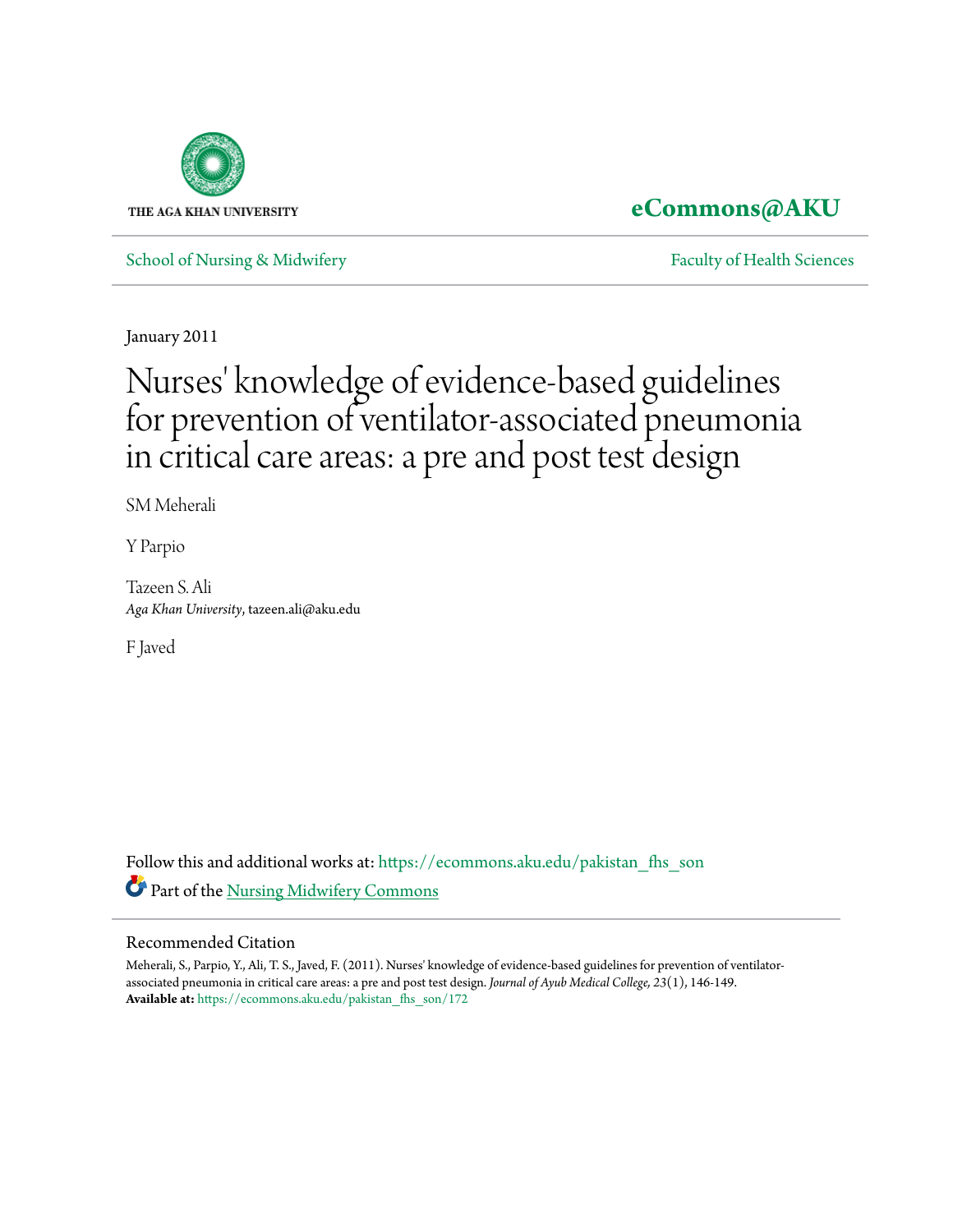# **ORIGINAL ARTICLE NURSES' KNOWLEDGE OF EVIDENCE-BASED GUIDELINES FOR PREVENTION OF VENTILATOR-ASSOCIATED PNEUMONIA IN CRITICAL CARE AREAS: A PRE AND POST TEST DESIGN**

**Salima Moez Meherali, Yasmin Parpio\*, Tazeen S. Ali\*, Fawad Javed\*\* School of Nursing, \*Department of Community Health Sciences and Nursing School, The Aga Khan University, Karachi, \*\*Research Associate, Eng. A. B. Research Chair for Growth Factors and Bone Regeneration, King Saud University, Riyadh, Saudi Arabia**

**Background:** Ventilator associated pneumonia (VAP) is a common hospital acquired pneumonia in ventilated patients. VAP is associated with increased morbidity, mortality duration of hospitalization and cost of treatment. Critical care nurses are usually unaware of evidence based preventive guidelines for VAP, resulting in negative impact on all aspects of patient care. This study investigated the impact of a 5-hour teaching module on nurses' knowledge to practice evidence based guidelines for the prevention of VAP. **Methods:** This study was conducted at a private tertiary care teaching hospital in Karachi, Pakistan. Single group pre-test post-test design was used. Forty nurses were included in the study. The knowledge of nurses was assessed before, immediately after and 4 weeks after the intervention. The final sample  $(n=40)$  was selected on the basis of the set inclusion criteria. The demographic data sheet was used to collect relevant information about the participants. Knowledge was assessed through a self-developed validated tool, consisting of multiple choice questions. The difference in knowledge was analysed through repeated measures of analysis of variance. The mean scores at 3 time points were compared using the Tukey's multiple comparison procedure. **Results:** Knowledge scores of participants increased significantly after the educational intervention in the first post-test; however, there was a decline in the score in post-test 2. **Conclusion:** The 5-hour teaching module significantly enhanced nurses' knowledge towards evidence based guidelines for the prevention of VAP. Further research is needed to assess the impact of training on nursing practice and to explore factors affecting attitudinal change.

**Keywords**: Critical care, Pneumonia, Ventilator associated pneumonia, evidence based practice, nurses' knowledge

# **INTRODUCTION**

Ventilator-associated pneumonia (VAP) is the most common nosocomial infection, with the prevalence rates ranging from 10% to 70% in critical care units.<sup>1</sup> It is a sub-type of hospital-acquired pneumonia which occurs in people who are on mechanical ventilation through an endotracheal or tracheotomy tube for at least 48 hours with reported incidence of 6–20 times higher in these patients.<sup>1,2</sup> The VAP basically causes due to aspiration, which is the primary route of transmission of pathogens into the lungs. 1 Factors causing aspiration are oropharyngeal colonization, gastric fluid, and enteral feeding. At times majority of the patients admitted in ICU are already colonized with bacterial infections.<sup>1</sup> In addition cross contamination in ICU is also one of the major causes of VAP in most of the  $ICU's<sup>1</sup>$ .

The 2003 guide lines form the centres for disease control and prevention (CDC) reported that 63% of patients admitted to an ICU have oral colonization with a pathogen associated with VAP.<sup>3</sup> As the critically ill patients often have a depressed level of consciousness and an impaired gag reflex, leading to pooling of contaminated secretions in the posterior part of the oropharynx, which increases the risk of VAP in them. 4 The European prevalence of infection in intensive care study concluded that VAP was the most frequent

infection acquired in intensive care and account for 45% of all infections in ICUs. 2

Guidelines to prevent VAP have been published by several expert groups and, when fully implemented, it improved patient outcomes and are showed cost-effective.<sup>3</sup> Despite the rise in evidencebased medicine and the existence of clinical practice guidelines, the use of it in daily nursing practice is still limited.<sup>3</sup>

The occurrence of nosocomial infections leading to VAP is directly related to mal nursing practice, such as improper hand decontamination, oral care, suctioning etc.<sup>3,4</sup> The major reason identified in the literature is that health care professionals lack knowledge of evidence based guidelines to reduce VAP<sup>4,5</sup>, and those who are aware rarely compliance the guide lines for the prevention of VAP<sup>6</sup>. In a large, multicentre survey across European ICUs, reported that non-adherence to publish recommendations was about 37%.<sup>5</sup>

Studies indicate that educating health-care workers who care for patients receiving mechanical ventilation can decrease the rate of ventilator-associated pneumonia. 7–10 Babcock and his colleague conducted a multimodal education program to teach nursing and respiratory therapy staffs shows a significant reduction in the incidence of VAP. 7 The study indicated that VAP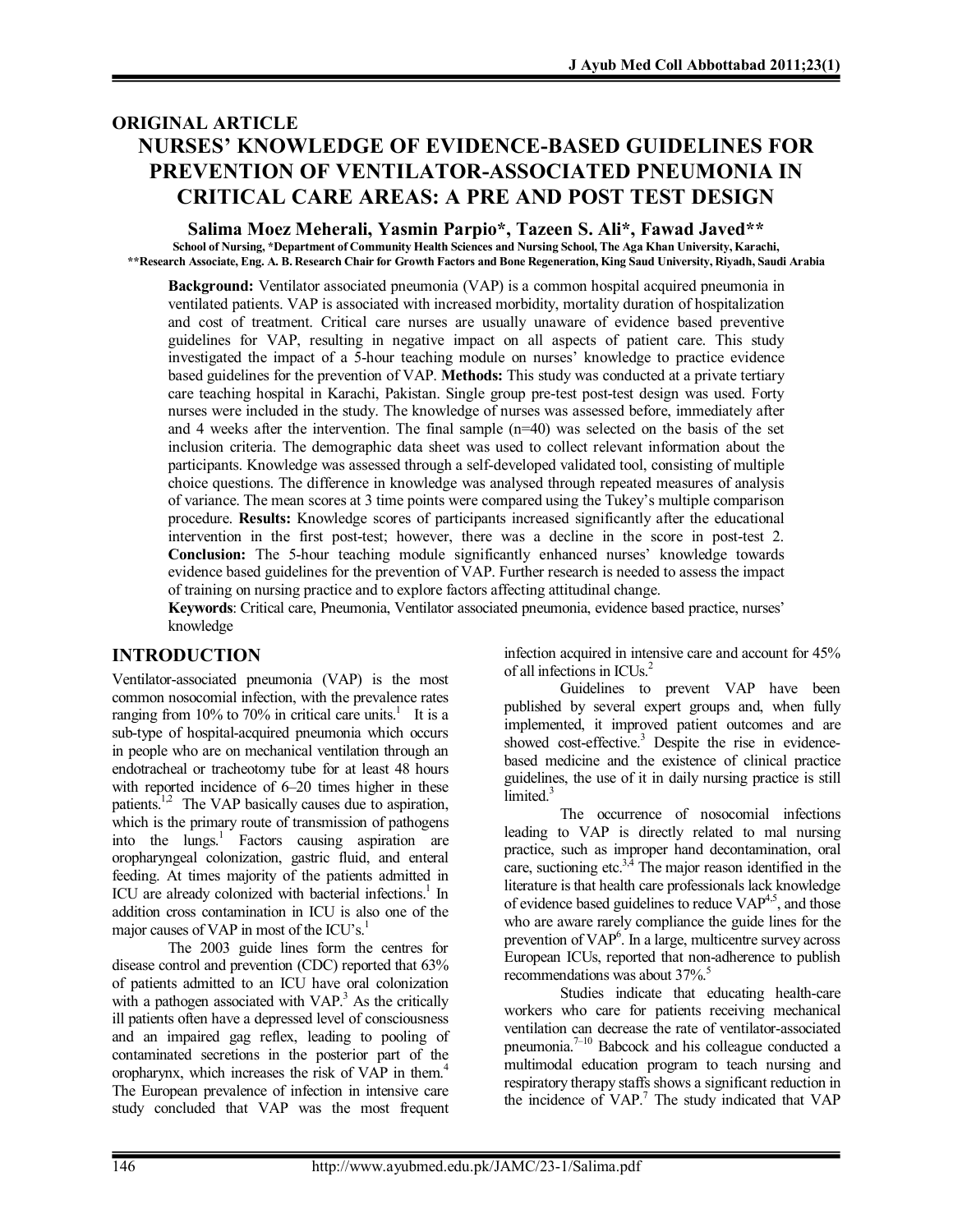rate declined to 57.6% after educational intervention was given.<sup>7</sup>

In addition, by preventing incidence of VAP, it also reduced the estimated patient cost.<sup>9,10</sup> A recent comparative study conducted by using the National Nosocomial Infection Surveillance (NNIS) guidelines revealed that total ICU costs of care between the two patient groups were significant, (*p*=0.05) and increase in costs due to longer hospital stays.<sup>11,12</sup>

Studies have shown that nurses lack knowledge of evidence based guidelines for the prevention of VAP, a lack of knowledge may be a barrier to adherence.<sup>4,5,9,12-14</sup> Therefore, a study was conducted to identify whether a 5-hour teaching module can have a positive effect on nurses' knowledge to practice evidence based guidelines for the prevention of VAP. The purpose of this study was to identify the critical care nurses knowledge of evidence based guidelines for the prevention of VAP.

# **METHODS**

This study was conducted by using a single group pretest-post-test design at a tertiary care teaching hospital. Eleven bedded mixed medical-surgical intensive care unit (ICU), which also includes 3 beds for Paediatric Intensive care unit and 9-bedded Cardiac intensive care unit (CCU) at Karachi Pakistan was selected.

Sample size was calculated for repeated measures design. One group of participants was to be assessed at 3 time points. In order to detect standardised difference of 0.75 in the mean score, with 90% power and 5% significance level, assuming the correlation of 0.5, a sample size of 30 participants was required. The sample size was further inflated by 30% up to 40 participants to account for non-responders. Hence, the final sample (n=40) was selected to achieve the study objectives.

Forty nurses were included in the study. The inclusion criteria was being registered nurses (including bedside nurses, head nurses, case managers and clinical nurse instructors), caring for adult patients in critical care areas for at least one year. Those who didn't give their consent for participation were excluded from the study.

A simple and concise demographic data sheet was used to collect primary relevant information about the participants which included gender, intensive care experience, and whether nurses hold a special degree in emergency and intensive care.

To test the dependent variable of knowledge, a self-developed tool, consisting of multiple choice questions, based on Centres for Disease Control and Prevention (CDC) guide lines was adopted.<sup>15</sup> Some of the questions were adopted from a reliable questionnaire developed by Blot, Labeau, Vandijick, Claes, and Van Aken $\frac{13}{15}$ , later the tool face and content was validated by experts. The field testing of the tool was conducted

among a similar population as the study participants. The questionnaire consisting of 10 questions, was given to 10 participants, all have completed and returned the questionnaire. The difficulty index and discrimination index were calculated**.** Reliability analysis, to calculate Cronbach's alpha coefficient, was also carried out using SPSS-16.0, which was calculated to be 0.77.

To identify the existing level of knowledge of nurses caring for adult patients in critical care areas regarding evidence based guidelines for the prevention of VAP, a pre-test was conducted. Post-test 1 conducted immediately after the teaching module, whereas Post-test 2 was conducted four weeks after the intervention to assess if there was a positive effect on the nurses' knowledge for evidence based practice guidelines for the prevention of VAP. All the 40 participants attempted post-test 1 and 2, which was conducted immediately after the teaching module was delivered.

The teaching module was a 5-hour module conducted as a workshop, focusing on assessment and nursing management based on CDC evidence based guidelines for the prevention of VAP. The final content of the teaching was shared with other content experts for secondary and independent review, and feedback was integrated. Since the teaching module was delivered on the format of a workshop, various teaching learning strategies were employed to assure maximum group participation.

To estimate descriptive statistics the means with standard deviation calculated and for categorical variables the proportions were calculated. The difference between pre-and post-test 1 and post-test 2 was analysed through repeated measures ANOVA, Pre-test, post-test 1 (conducted immediately after the teaching) and post-test 2 (conducted after 4 weeks of the teaching) were considered as test scores at 3 points in time. The mean scores at 3 time points were compared using the Tukey's multiple comparison procedure.<sup>16</sup>

# **RESULTS**

Majority of study subjects were female (80%, 32/40), and having diplomas in nursing (Table-1). Majority of the participants completed their diploma recently. Another significant feature of the study group is that 24 nurses did not have any experience of caring for critically ill patients. Since majority of the nurses are only diploma holders, they are not prepared to deliver specialty care, but they are expected to provide specialty care.

Table-2 shows that there was a difference in mean and standard deviation from baseline (7.8±2.9) to post-test 1 (10.8 $\pm$ 2.0) and finally in post-test 2 (9.8 $\pm$ 2.1)  $(F=16.647, p=0.001)$ . As compared to post-test 1, the scores in post-test 2 were still overall better than the scores of the pre-test. In addition there is a slight drop in post-test 2 conducted at an interval of 4 weeks. Though there was a drop in the mean score of post-test 2 as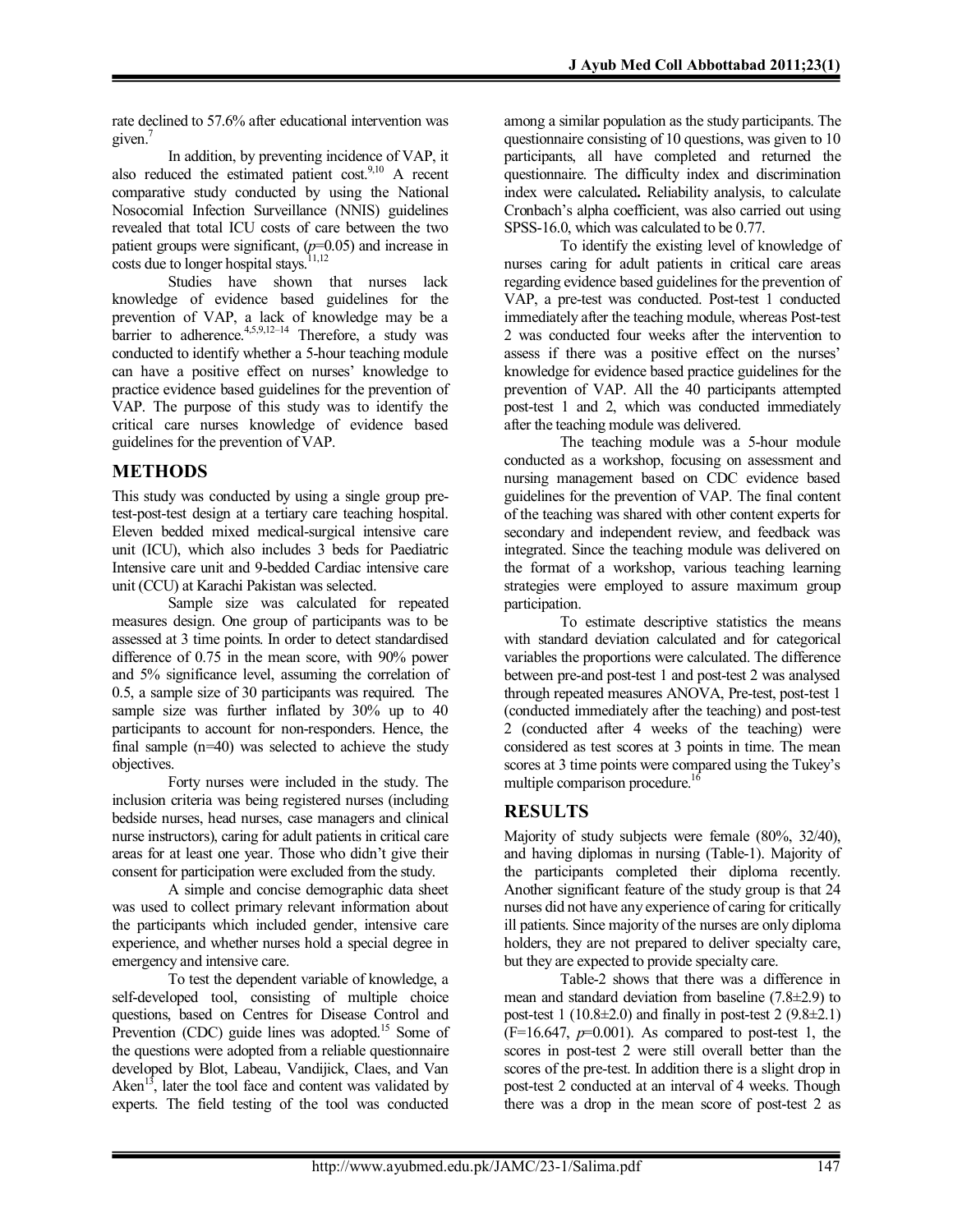compared to post-test 1; mean post-test 2 score was significantly higher than the mean score of pre-test.

**Table-1: Demographic variables of the participants (n=40)**

| <b>Variables</b>                                       | Frequency (n)  | (%)            |  |  |  |
|--------------------------------------------------------|----------------|----------------|--|--|--|
| <b>Sex</b>                                             |                |                |  |  |  |
| Male                                                   | 8              | 20             |  |  |  |
| Female                                                 | 32             | 80             |  |  |  |
| Highest level of academic qualification                |                |                |  |  |  |
| Matriculation (10 <sup>th</sup> grade)                 | $\overline{2}$ | 5              |  |  |  |
| Intermediate $(12th \text{ grade})$                    | 23             | 57.5           |  |  |  |
| <b>Bachelors</b>                                       | 10             | 25             |  |  |  |
| Missing                                                | 5              | 12.5           |  |  |  |
| <b>Highest level of professional qualification</b>     |                |                |  |  |  |
| Diploma                                                | 34             | 85             |  |  |  |
| <b>BScN</b>                                            | 6              | 15             |  |  |  |
| Years of experience as a nurse                         |                |                |  |  |  |
| $\leq$ years                                           | 21             | 52.5           |  |  |  |
| $2-5$ years                                            | 14             | 35             |  |  |  |
| $5-10$ years                                           | 5              | 12.5           |  |  |  |
| Years of experience in critical care areas             |                |                |  |  |  |
| $\leq$ years                                           | 21             | 52.5           |  |  |  |
| $2-5$ years                                            | 17             | 42.5           |  |  |  |
| $5-10$ years                                           | $\mathfrak{D}$ | $\overline{5}$ |  |  |  |
| Any workshop attended related to critical care nursing |                |                |  |  |  |
| None                                                   | 33             | 82.5           |  |  |  |
| Attended                                               | 7              | 17.5           |  |  |  |
| Year when course/session attended                      |                |                |  |  |  |
| 2 years back                                           | $\overline{2}$ | 5              |  |  |  |
| 6 months–2 years back                                  | 5              | 12.5           |  |  |  |
| Not applicable                                         | 33             | 82.5           |  |  |  |

**Table-2: Descriptive statistics scores for knowledge of evidence based practice for the prevention of VAP among critical care nurses (n=40)**

| alliong chuical care nul ses $(1 - 40)$ |                |        |      |       |  |
|-----------------------------------------|----------------|--------|------|-------|--|
| <b>Characteristics</b>                  | $Mean \pm SD$  | Median | Mode | Range |  |
| Pre-test                                | $7.8 \pm 2.9$  | 7.0    | 5.0  | 7.0   |  |
| Post Test 1                             | $10.8 \pm 2.0$ | 10.9   | 11.0 | 9.0   |  |
| Post Test 2                             | $9.8 \pm 2.1$  | 10.0   | 9.0  | 6.0   |  |

# **DISCUSSION**

The educational intervention significantly improved the knowledge level of the participants regarding evidence based guidelines for VAP prevention. However, they also highlighted the fact that few participants scored lower in post-test 2, as compared to post-test 1, the scores in post-test 2 were still overall better than the scores of the pre-test. The results of the pre-test highlighted that majority of the nurses had a significantly low level of knowledge regarding evidence based guidelines for the prevention of VAP. Nurses scored quite low in some very important areas, like risk factors associated with the development of Ventilator Associated Pneumonia, patient positioning, lack of knowledge regarding CDC recommendation for all ventilated patients for the prevention of VAP.

The available study reports of researches conducted in this area consistently express that nurses generally lack evidence based practice due to either lack of knowledge or due to ignorance. There are no previous studies available within the Pakistani context with which

the knowledge level of the nurses of the study group can be compared. It has been suggested by a study that nurses usually lack knowledge of the research and evidence for the prevention of VAP.<sup>14</sup> Majority of the nurses in this part of the world acquire their knowledge of taking care of critically ill patients from their basic educational programs, or from hospital policies and procedures. The demographic profiles of the participants also mentioned that majority of the nurses in the study group were diploma holders, and had less than 2 years of nursing experience. According to the PNC curriculum outline of the Diploma programme, on the whole students are given 230 hours of teaching (theory and clinical) in critical care areas. <sup>17</sup> Though, the students are given exposure to critical care nursing, but they are not prepared or knowledgeable enough to provide evidence based care. The reason of low level of nurses' knowledge could be the lack of integration of learned concepts in the clinical setting. This problem of theory practice gap or lack of clinical integration is not a new problem nor does it only exist in this part of the world.<sup>18</sup> It can, thus, be inferred that clinical teaching with effective mentoring is crucial besides class room teaching. It is also imperative that new nurses be provided supervision and role models within the clinical settings to help them integrate the learned concepts into real patients' care. They also need to be prepared specifically according to the type of patients they will be required to care for.

According to a study the knowledge among intensive care nurses is higher in those having higher experience and holding a special degree in intensive care for the prevention of VAP.<sup>7</sup> However, due to high turnover of nurses and unavailability of formal specialised training on critical care nursing, Pakistan is left with inexperienced and general trained nurses. Furthermore, lack of knowledge of evidence based practice guidelines is a possible barrier for nonadherence to evidence based guide lines for the prevention of VAP.<sup>10</sup> There is a lack of opportunities for higher education in nursing in Pakistan, as the concepts of BScN, and MScN is unfamiliar to most of the people in Pakistan. Since majority of the nurses are only diploma holders, they are not prepared to deliver specialty care, but are expected to provide specialty care.

The analysis revealed a significant difference in the nurses' knowledge before and after the teaching. The overall positive change in the nurses' knowledge after the teaching module reflects that education can bring about change in knowledge level. The effectiveness of teaching or training in increasing knowledge of health care professionals is also supported by other studies.<sup>7,10,14</sup> Hence, the findings of this current study are consistent with theses other studies. A study by Babcock *et al* demonstrated that an educational initiative directed at ICU nurses was associated with decrease in the incidence of VAP. 7 The results also suggested that training for